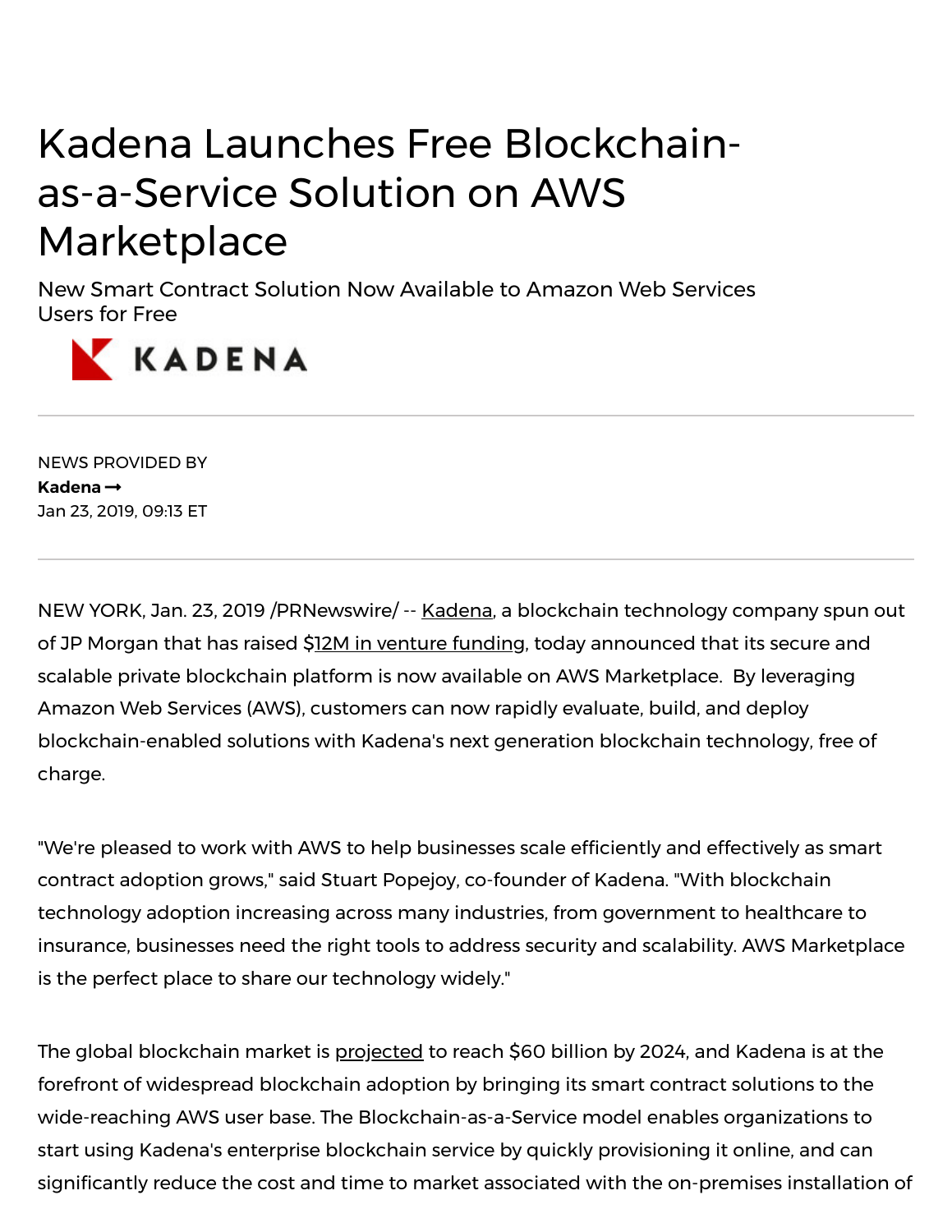other blockchain solutions today. Kadena's platform is already used by several Fortune 500 companies to improve operational efficiencies and data management in the sectors of healthcare and commercial insurance. Kadena is also developing solutions in wealth and asset management, energy, and construction.

"We're excited to work with Kadena to create blockchain-based solutions in Latin America," said Victor F. Navarro, Founder & CEO of [Alteum,](https://c212.net/c/link/?t=0&l=en&o=2354158-1&h=1736557963&u=https%3A%2F%2Falteum.io%2F&a=Alteum) a Latin American technology organization developing digital ledger tech for enterprises, governments, and financial institutions in the region. "We believe blockchain enables much-needed transparency and financial inclusion that contributes to the overall betterment of our society, and we're proud to have the support of the Kadena blockchain platform."

Kadena's ScalableBFT: Community Edition is free to use and supports up to four nodes and 2,000 transactions per second. This version will also support secure channels, trustless escrows, pluggable encryption, contract governance, and automatic bug detection via formal verification. This feature set is unmatched by other private blockchain products in the market. Clients seeking to leverage the full power of the technology, with transaction speeds of 8,000 tps and hundreds of nodes, will want to license the full version of Kadena's enterprise blockchain software. Kadena's platform uses Pact, Kadena's open source and simple smart contract language that is understandable to auditors, developers, and executives.

AWS Marketplace is an online store that helps customers discover, purchase, migrate and immediately start using the software and services they need to build products and run their businesses. To learn more about Kadena's Blockchain for Enterprise and to try it for free on AWS, visit [K](https://c212.net/c/link/?t=0&l=en&o=2354158-1&h=4059209770&u=http%3A%2F%2Fkadena.io%2Faws&a=K)[adena.io/aws](https://c212.net/c/link/?t=0&l=en&o=2354158-1&h=2551482547&u=http%3A%2F%2Fkadena.io%2Faws&a=adena.io%2Faws).

## **About Kadena**

Kadena is developing one of the leading blockchain platforms for businesses and entrepreneurs by solving the speed, scalability, and security concerns that impede widespread blockchain adoption. Kadena offers simple solutions and tools for developing on a blockchain. Kadena's founders have proven experience creating and building software systems for the financial industry and government, including for JPMorgan Chase Bank and the U.S. Securities and Exchange Commission. For more information, visit [www.kadena.io](https://c212.net/c/link/?t=0&l=en&o=2354158-1&h=3148831620&u=http%3A%2F%2Fwww.kadena.io%2F&a=www.kadena.io).